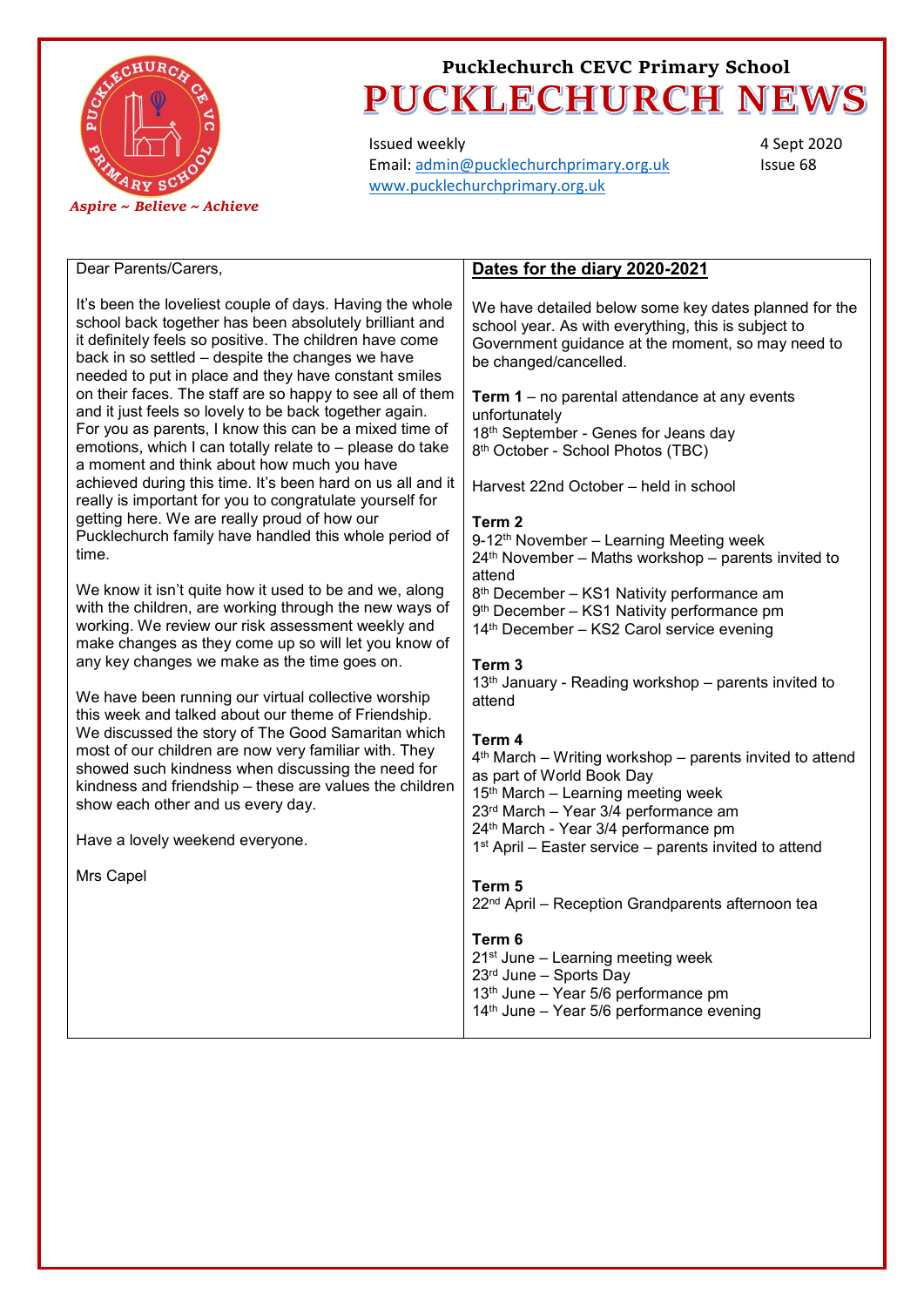

Issued weekly Email[: admin@pucklechurchprimary.org.uk](mailto:admin@pucklechurchprimary.org.uk) [www.pucklechurchprimary.org.uk](http://www.pucklechurchprimary.org.uk/)

4 Sept 2020 Issue 68



## **Welcome back**!

It's lovely to see you all again. Here is what you have been doing in class.

Well done Armstrong JJ for a fantastic two days back at Pucklechurch! It has been so lovely seeing you enjoy being back with your friends again. You have all settled really well and I hope you are looking forward to lots of learning next week!



We've had a lovely first week back and have enjoyed creating a story map and rehearsing our section for 'On a Magical Do-Nothing Day'.



Year 3 have had a fantastic first week back! We have been busy enjoying



our whole school story 'On a Magical Do-Nothing Day', creating some lovely pieces of art using outdoor materials and even writing part of the story and acting it out! It has been lovely all being together again and the children have shown how fantastic they are by getting stuck in! Well done Newton SM.



It has been lovely to welcome our new Year 5 back to school. We have been very busy this week enjoying all our transition activities, we particularly



enjoyed creating our oil pastel master pieces in art this week. King NO are all looking forward to a year of hard work, great achievements and lots of fun!



The reception children have had a fantastic start. The stay and play sessions with parents and carers were a huge success. The children have been exploring their new environment - drawing, playing in the

sand, taking part in role play in the construction area, reading books and making new friends. I am extremely proud of how they said good-bye to their parents/carers on Thursday! What a great start!



Welcome back Armstrong AC! We have had a fantastic week welcoming you all back into Year 2 and can't wait for the year ahead. We have been really impressed with your amazing behaviour for learning – keep it

up! This week, we have loved writing our own version of part of the story 'A Magical Do Nothing Day' and thinking of lots of super adjectives. We've also been busy creating some snail art work to accompany the story. What great drawing and colouring skills you have!



Wow Year 4! What a great start to the new school year. We've enjoyed a brand new collective worship style



and learnt some words in Makaton. Ask your child how to say 'You've got a friend'!

We're looking forward to getting stuck in to our theme 'Vikings-Friend or Foe?' next week.



Year 6 have had a fantastic start back to school this week! They have been engaged, excited and full of ideas for



all 3 days; they have particularly enjoyed creating a whole class narrative and exploring oil pastels

and sketching in art. Miss Coleman was very pleased to see you all and was incredibly impressed with your mature attitude in regards to your return to school. Well done Year 6!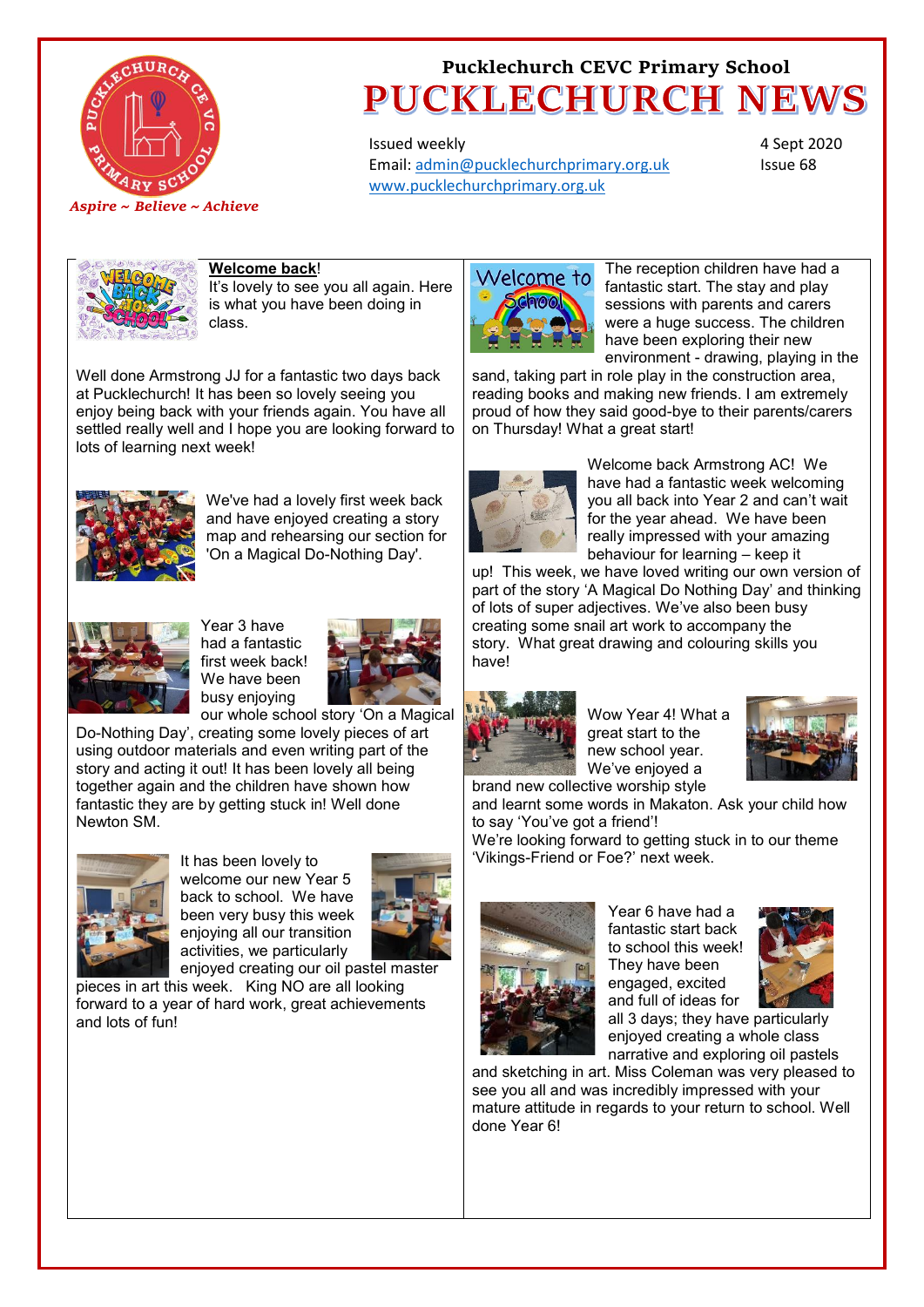

Issued weekly Email[: admin@pucklechurchprimary.org.uk](mailto:admin@pucklechurchprimary.org.uk) [www.pucklechurchprimary.org.uk](http://www.pucklechurchprimary.org.uk/)

4 Sept 2020 Issue 68



### **Homework**

Our homework this term will focus on spellings, reading and timetables. Below we have outlined the expectations

### **Spellings**

To reduce books being brought into school we will be emailing your child's spelling rules which they will need to practise each week, you will receive the terms worth of spellings rather than weekly emails and each Thursday we will be carrying out our spelling test. The children will receive a homework book which they can bring in each Thursday to record this.

## **Reading**

We will be continuing our reading 5 times per week, the children's reading records will be brought in checked each Friday and stamped. On Friday please can children bring in any reading books they have finished reading so these can be quarantined over the weekend. Children will be able to visit the library on this day where they can find new reading books. We will also be reading with your child as part of group guided reading, please can children bring in their reading records so we can share their progress of the session with you.

### **Timetable Rockstars**

We will continue to monitor the children's timetables on Timetable table Rockstars. If you are unable to find your child's login details please contact your child's class teacher who will get it for you.



Friday 23rd October 2020 Monday 4<sup>th</sup> January 2021 Friday 28th May 2021 Wednesday 21<sup>st</sup> July 2021



Congratulations to Miss Coleman's Top Rockers this week!

These 3 students have accessed TT Rockstars the most out of everyone in the

Natalee – Armstrong AC, Rory – Armstrong AC, Ben – Newton SM

\_\_\_\_\_\_\_\_\_\_\_\_\_\_\_\_\_\_\_\_\_\_\_\_\_\_\_\_\_\_\_\_\_\_\_\_\_\_\_\_\_\_\_\_\_



\_\_\_\_\_\_\_\_\_\_\_\_\_\_\_\_\_\_\_\_\_\_\_\_\_\_\_\_\_\_\_\_\_\_\_\_\_\_\_\_\_\_\_\_\_

Breakfast and After School Club will be running from Monday 7<sup>th</sup> September.

Places can be booked through parent pay which is now up and ready as usual.

### **Fruit**

We are really pleased to announce that KS1 fruit will be starting again on Tuesday 8<sup>th</sup> September, children will be able



to enjoy a snack during their break. However, you are more than welcome to bring in your own fruit or snack if you wish.